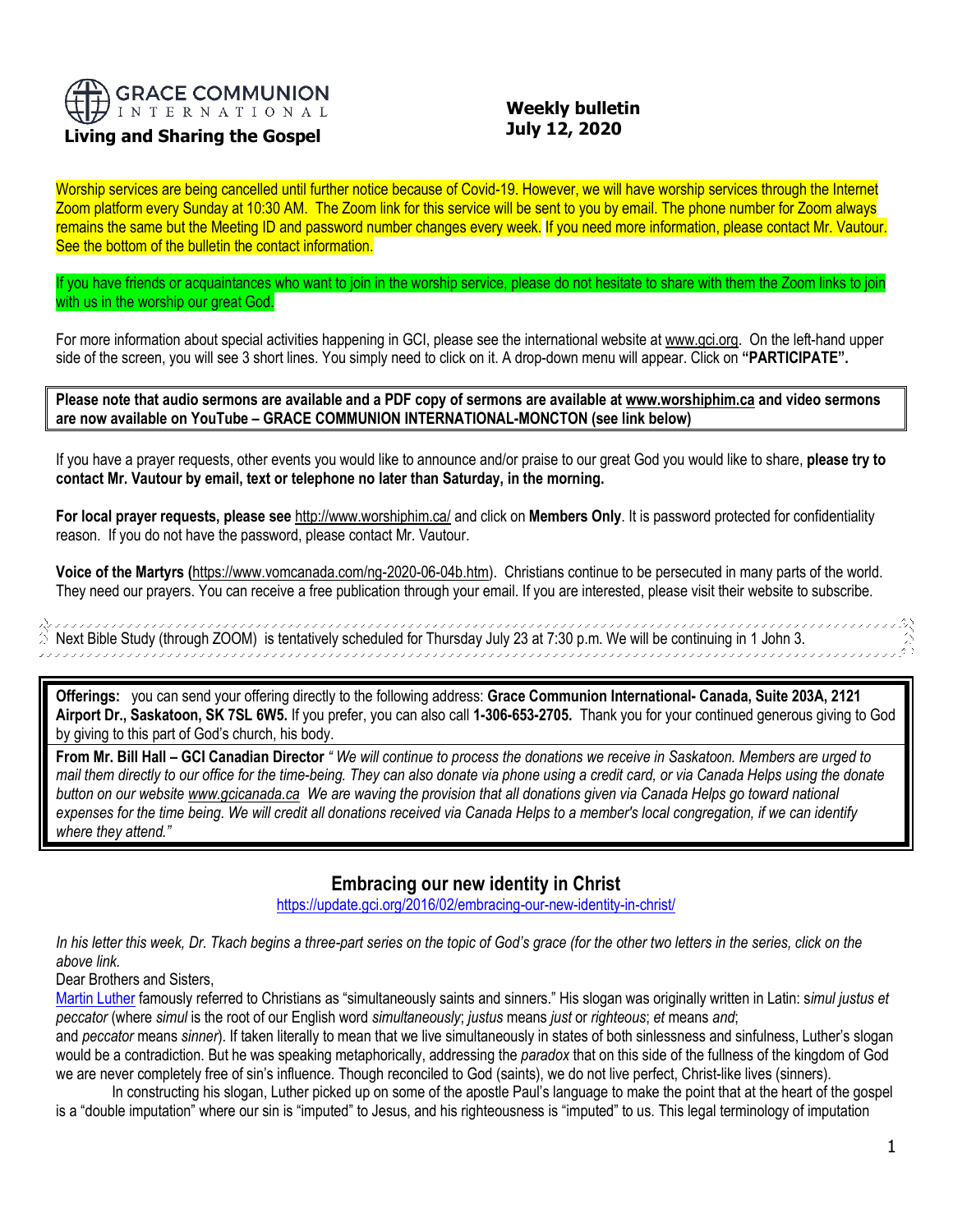provided a way to express what is legally true (and thus actual), but what may not be clearly visible in the life of the one to whom it applies. Luther also was saying that, apart from Christ, Christ's righteousness never becomes our own possession (under our control)—it is a *gift* that is ours only as we receive it from him. We receive that gift by being united to the gift's Giver, for in the end, the Giver is the Gift. *Jesus is our righteousness!*



Martin Luther (public domain via Wikimedia Commons)

Luther, of course, had much more to say about the Christian life than this one slogan, and though we agree with much of the slogan's intended meaning, there are aspects with which we disagree. Note, for example, J. de Waal Dryden's critique in the following quote from his article in *The Journal of the Study of Paul and His Letters* (I thank my good friend John Kossey for sending the quote to me):

*[Luther's] slogan helpfully summarizes the principle that the justified sinner is declared righteous by the "alien"*  righteousness of Christ, not according to the individual's own inherent righteousness. Where this slogan proves unhelpful *is when it is adopted, whether consciously or not, as a foundation for sanctification [the Christian life]. The problem lies in the continued identification of the Christian as "sinner." The noun peccator signals more than simply a deformed moral will or a propensity toward illicit acts; it defines the ontology of the Christian. The Christian is not only "sinful" (in actions) but a "sinner" (in being and identity).*

*In psychological terms, [Luther's slogan] mollifies moral guilt but perpetuates (and even promotes) shame. The self-interpretive image of the "justified sinner," while it proclaims forgiveness, undermines the same forgiveness by reinforcing an understanding of the self as sinful to the core, precisely because it categorically excludes a transformative element that would lift the sinner to a higher station. The Christian is left with a pathological self-understanding, reinforced by common practices that habituate this perspective as a Christian virtue. In this way, shame and self-contempt become virtues to be fostered, instead of vices to be censured. ("Revisiting Romans 7: Law, Self, Spirit," JSPL (2015), 148-149)*

#### **Embracing our new identity in Christ**

As Dryden notes, God does "lift the sinner to a higher station." In union and communion with God, in Christ and by the Spirit, we are "a new creation" ([2 Corinthians 5:17 ESV](https://biblia.com/bible/esv/2%20Cor%205.17)), being transformed to "participate" in God's "divine nature" ([2 Peter 1:4\)](https://biblia.com/bible/niv/2%20Pet%201.4). No longer are we totally wretched humans yearning to be free from our sinful nature. Rather, we are God's adopted, beloved, forgiven children being transformed into the likeness of Jesus. Our thinking about Jesus and about ourselves radically changes as we embrace the reality of this new identity. We do so realizing that it is ours not because of who we are, but because of Christ. It is not ours due to *our* faith (which always is imperfect) but because of *Jesus*' faith. Note how Paul addresses this in his letter to Christians in Galatia: *I am crucified with Christ: nevertheless I live; yet not I, but Christ liveth in me: and the life which I now live in the flesh I live by the faith of the Son of God, who loved me, and gave himself for me. [\(Galatians 2:20, KJV,](https://biblia.com/bible/kjv1900/Gal%202.20) emphasis added)*

Paul understood Jesus to be both the *subject* and the *object* of saving faith. As *subject,* he is the active agent who authors faith. As *object,* he responds as one of us with perfect faith, doing so in our place and on our behalf. It is *his* faith and faithfulness, not ours, that gives us our new identity and makes us righteous in him. [1]

As I noted in my *Weekly Update* letter a couple of weeks ago, in saving us, God does not merely wipe our slate clean and leave us to our own efforts in following Christ. Rather, by grace, God enables us to joyfully participate in what he has done and is now doing in and through us. Grace, you see, is more than a gleam in our heavenly Father's eye. It originates in our electing Father who gives us gifts and promises of complete salvation in Christ, including justification, sanctification and glorification [\(1 Corinthians 1:30\)](https://biblia.com/bible/niv/1%20Cor%201.30). We live out each of these aspects of our salvation by grace, in union with Jesus, by the Spirit who is sent into our very beings as the adopted, beloved children of God that we are.

Thinking about God's grace in this way changes our perspective on just about everything. For example, as I go about my daily routine, I might wonder what I'm dragging Jesus into. But as I think about my life from the perspective of my identity in Christ, my thinking is transformed to understand that it's not what I'm dragging Jesus into, but what he's doing that I'm being called to share in. This transformation in our thinking is what growing in the grace and knowledge of Jesus is all about. As we grow closer to him, we share more fully in what he is doing. This is the concept of "abiding" in Christ that our Lord spoke about in John 15. Paul referred to it as being "hidden" in Christ [\(Colossians 3:3\)](https://biblia.com/bible/niv/Col%203.3). There can be no better hiding place, because "in Christ" is where there is nothing but goodness.

Paul understood that the purpose of life is to be *in Christ.* Abiding in Jesus instills within us an assured dignity and the destiny that our Creator intended for us from the beginning. This identity sets us free to live in the freedom of God's forgiveness rather than in debilitating guilt and shame. It also sets us free to live with the sure knowledge that God, by the Spirit, is transforming us from the inside out. That is the reality of who we, by grace, truly are in Christ.

#### **Misconstruing the nature of God's grace**

Sadly, some people badly misconstrue the nature of God's grace, seeing it as license to sin (the error of *[antinomianism](http://www.theopedia.com/antinomianism)*). Paradoxically, that error most frequently occurs when people try to fit grace and a grace-based relationship with God into a legal framework (the error of *[legalism](http://www.theopedia.com/legalism)*). Within that legal framework, grace is misread as God making exceptions to legal rules. Grace then becomes a legal excuse for inconsistent obedience. When that is how grace is understood, the biblical concept of God as Father, disciplining his beloved children, goes right out the window.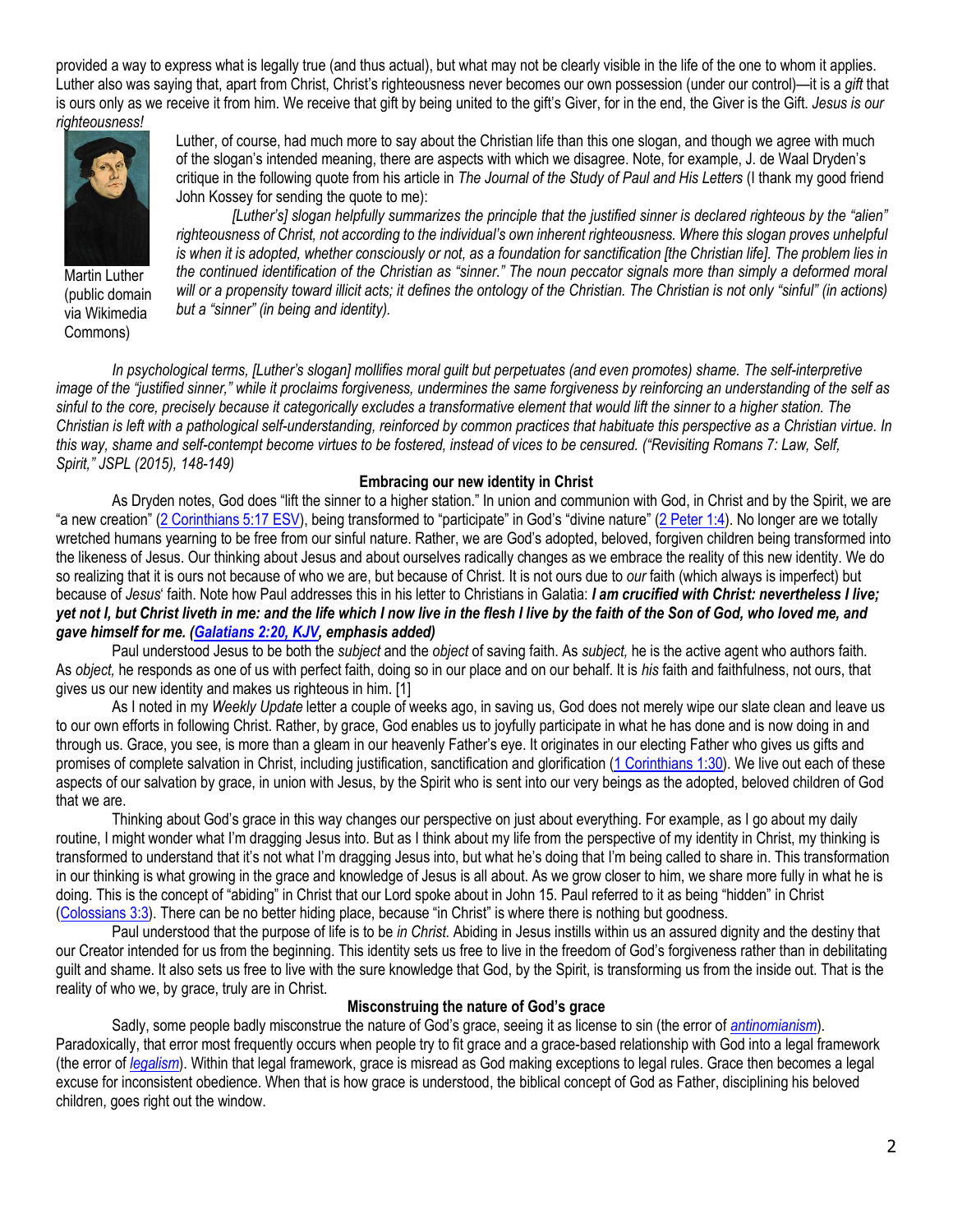Trying to force-fit grace into a legal framework is a terrible, life-robbing mistake. Lawful works do not maintain righteousness, and grace is not about making exceptions to legal rules. This misunderstanding of grace leads, typically, to libertine, unstructured lifestyles that are contrary to the grace-based, gospel-shaped life that Jesus shares with us by the Spirit.

## **Transformed by grace**

While this unfortunate misunderstanding of grace (with its wrong approach to the Christian life) can seem to reduce guilt, it unwittingly misses the grace of transformation—the love of God coming into our hearts by the Spirit to truly change us from the inside out. Missing this truth leads ultimately to shame that typically is grounded in fear. Speaking from my own experience, I can say that being motivated by shame and fear is a poor substitute for being motivated by grace—motivated by the transforming love of God who justifies and sanctifies us through our union with Christ by the power of the Holy Spirit. Note Paul's words to Titus:*For the grace of God has appeared, bringing salvation for all people, training us to renounce ungodliness and worldly passions, and to live self-controlled, upright, and godly lives in the present age. [\(Titus 2:11-12 ESV\)](https://biblia.com/bible/esv/Titus%202.11-12)*

God has not saved us only to abandon us to shame, immaturity and sinful, destructive lifestyles. By grace he saves us so we can live, by grace, in his righteousness. Grace means that God never gives up on us. He continues to give us the gift of a share in his Son's union and communion with the Father, and the gift of the Spirit who is committed to transforming us into Christ's likeness. *Grace is what our whole relationship with God is about!*

In Christ, we are and always will be the beloved children of our heavenly Father. All he asks is that we grow in grace and in our knowledge of him. We grow in grace as we learn to trust him to be our all in all, and we grow in our knowledge of him as we follow him and spend time with him. God not only forgives us by grace, as we walk and talk with him in a life of obedience, he transforms us by grace.

Our relationship with God, in Christ, by the Spirit is not something that grows to some point where we have less need for God and his grace. Rather, our lives are *contingent* upon him at all points. He makes us new, cleansing us from the inside out. As we learn to rest in his grace, we come to know him better and love him and his ways more completely. And the more we know and love him, the more we will sense the freedom to rest in his grace, free of guilt, fear and shame. Paul sums it up this way:

*For by grace you have been saved through faith. And this is not your own doing; it is the gift of God, not a result of works, so that no one may boast. For we are his workmanship, created in Christ Jesus for good works, which God prepared beforehand, that we should walk in them. [\(Ephesians 2:8-10 ESV\)](https://biblia.com/bible/esv/Eph%202.8-10)*

Let us not forget that it is Jesus' faith—*his* faithfulness—that saves and transforms us. [1] As the author of Hebrews reminds us, Jesus is "the author [*founder*-ESV] and finisher [*perfecter*-ESV] of our faith" ([Hebrews 12:2 KJV\)](https://biblia.com/bible/kjv1900/Heb%2012.2).

Joyfully embracing my identity in Christ, Joseph Tkach

P.S. To learn more on this topic, I recommend Dr. Gary Deddo's essay, "The Christian Life and Our Participation in Christ's Continuing Ministry." You'll find it online at [www.gci.org/christian-life.](http://www.gci.org/christian-life)

\_\_\_\_\_\_\_\_\_\_\_\_\_\_\_\_\_\_\_\_\_\_\_\_\_\_\_\_\_\_\_\_\_\_\_\_\_\_\_\_\_\_\_\_\_\_\_\_\_\_\_\_\_\_\_\_\_\_\_\_\_\_\_\_\_\_\_\_\_\_\_\_\_\_\_\_\_\_\_\_\_\_\_\_\_\_\_\_\_\_\_\_\_\_\_\_\_\_

## **The Spirit's Importance (Doctrine of the Spirit, part 4)**

## By [Ted Johnston](https://www.blogger.com/profile/08677739021765621811) - [July 08, 2020](http://thesurprisinggodblog.gci.org/2020/07/holy-spirit-part-4.html)

*This post continues a series presenting "The Person and Work of the Holy Spirit" by Dr. Gary Deddo, President of [Grace Communion](https://www.gcs.edu/)  [Seminary.](https://www.gcs.edu/) For other posts in the series, click a number: (*[http://thesurprisinggodblog.gci.org/2020/05/holy-spirit-part-1.html\)](http://thesurprisinggodblog.gci.org/2020/05/holy-spirit-part-1.html)

Why is it important to say anything about the Holy Spirit beyond simply acknowledging the Spirit? First, because a disconnection between the divine Persons can develop in our understandings of the triune God. In some churches this happens with an almost exclusive emphasis on the Father. Others restrict their focus to the Son, and still others put the spotlight on the Holy Spirit. Though these approaches to God are fragmented, God is not.

## **What a theological understanding of the Spirit offers**

Theological work aims to fix things on our side, not fix things on God's side. So, we can grow in understanding even if the reality is not changed by our better grasp. And if we have misunderstandings, it will be good to clear them up. As the Spirit is working it is far better to be aware of that work compared to being unaware.

But our better understanding does not make something real or change the nature of the Spirit's working. God does not all of a sudden become the Holy Spirit when we recognize the Spirit. The Holy Spirit is not tied up, unable to do anything until we figure the Holy Spirit out. That would be like saying the wind is tied up until we can figure out the wind.

No, the Spirit still works, but we may not recognize it. And by recognizing it we may more fully participate, we become more involved, become more in tune with the truth and reality of who God is. So, we're trying to make sure our understanding matches the truth about who God is such as the Spirit has been revealed to us.

So we need to remember that our understanding may be fragmented but God is not fragmented. Our understanding of the working in the ministry of the Spirit may be fragmented but that doesn't mean the actual working of the Spirit is fragmented. We're not controlling God by our understanding. If that were the case then God would be dependent upon us. But we want to sort this all out and let our understanding be as full and faithful as can be.

## **How do we fix a lack of awareness and understanding of the Spirit?**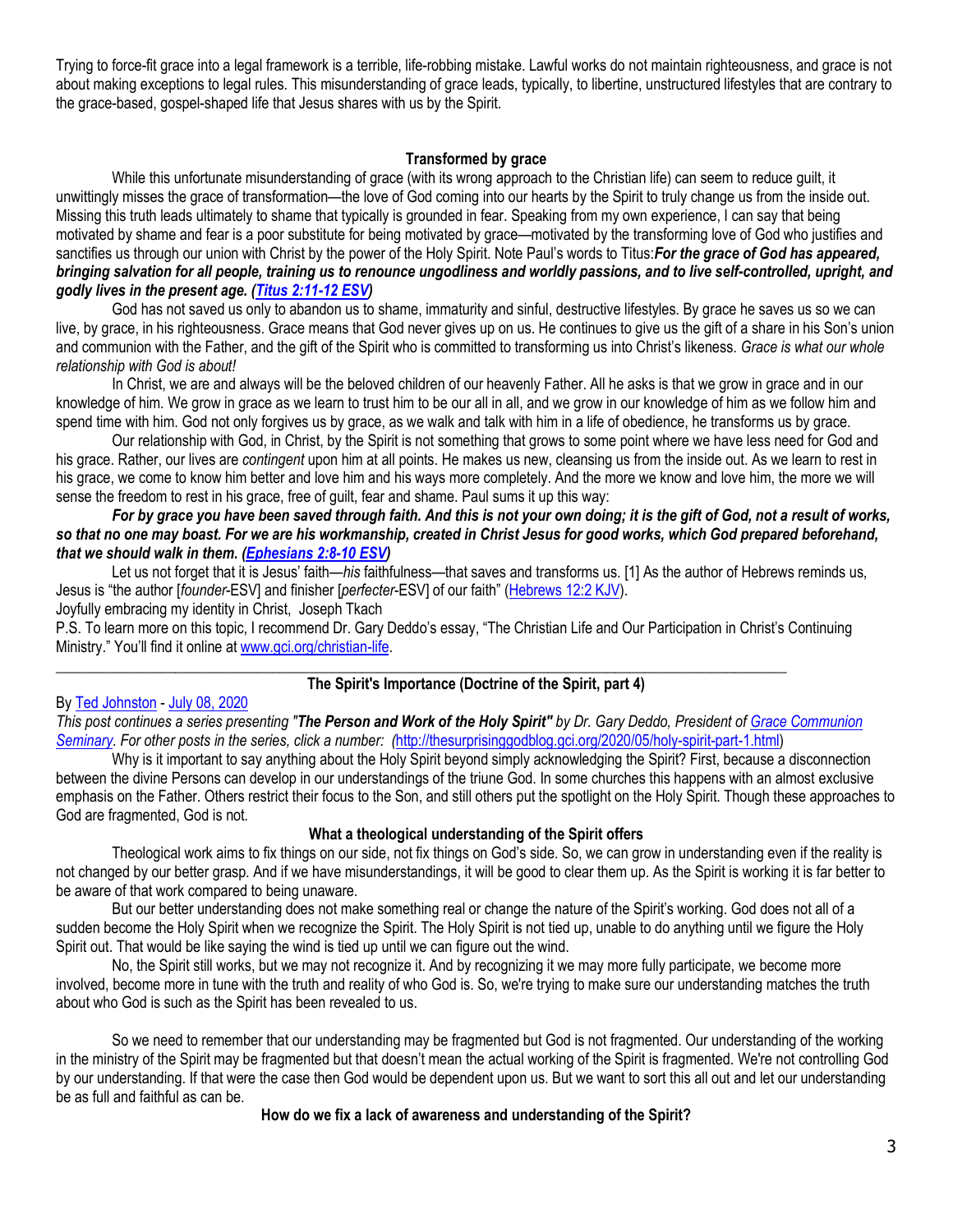How do we then bring our understanding of the ministry of the Spirit up to speed in a way that recognizes the Spirit is one of the three Divine Persons of the Trinity? Some are concerned about the need to speak proportionately about the Holy Spirit. We might say, giving the Holy Spirit equal time or equal emphasis. What's behind that concern?

There are situations where our faith and understanding of the Spirit is indeed lacking and so lags behind the Father and Son. It might be that this is often the case, the rule, rather than the exception. Wherever we find this situation it ought to be rectified. We should become familiar with all that's been revealed to us about the Spirit and then pass that on to others. So in those cases additional teaching and focus on the Spirit is called for. (Although this should never be the exclusive focus.) In that way our faith and knowledge of the Spirit will become better aligned with the other divine Persons.

#### **Objections to pursuing the Spirit**

In pursuing this kind of correction we may run into some obstacles that contributed to the unbalanced situation in the first place. For, example, some persons might not be interested in the Spirit and so have neglected the topic. Hopefully those in this condition who worship the Triune God will come around and see that the Holy Spirit is no less important than the Father and Son.

Others may not want to know or have much to do with the Holy Spirit because the Spirit seems kind of, well, spooky. We usually don't want to be around ghosts, especially one you can't control or that you can't identify or you can't nail down, can't make a part of your program and who's, well, like the wind, (or maybe even a typhoon!). Who wants that? So, some people, may be avoiding the Spirit because they have certain worries. That's not the best reason not to have an interest in the Holy Spirit. Their fears may be based in part (or perhaps in whole) on ignorance or misinformation about the nature of the power and working of the Holy Spirit. Those who have misgivings may not have a good grasp on who the Holy Spirit is. The Spirit isn't like a ghost or something to be fearful of in the sense that it might do us harm. So helping people know that the Spirit is Holy, is good, is crucial.

The best way to do this is to emphasize regularly that the Spirit and has the exact same character and purpose as Jesus. There is no slippage in mind, attitude, or aim between the two. The best way to identify the working of the Spirit is to compare it directly to what we know about Jesus. It is his Spirit. If it doesn't, feel, sound, taste, and work like Jesus, then it is not his Spirit. Knowing Jesus is how we best discern the spirits, that is, which is the Holy Spirit.

Some could think the Spirit is now irrelevant to our current situation or no long available to us, at least as in the days of the early church. That was back in those days, some may think. That would be another poor reason, however, to have little or no interest in the Spirit. While it's perfectly acceptable to raise questions about the working of the Spirit today, there is no biblical teaching designed to inform us that the Spirit cannot or will not continue to work as in the days of the early church. Of course this does not mean that the Spirit cannot adjust the mode of his ministry as, in his wisdom, he sees fit from time to time and place to place. He can in his sovereign grace make adjustments.

However, there is no absolute reason that the Spirit could not continue to work today as in the days of the New Testament. But that is up to the Spirit. Those who have dogmatically concluded that the Spirit does not work and cannot work in the same manner have argued from their own experience and on that basis selected and interpreted Scripture to explain their lack of experiencing the working of the Spirit. But such arguments do not have binding authority in the church—and especially upon the Spirit! It might simply be that the Spirit at some times and places chooses to work behind the scenes, mostly undetected even perhaps by Christians—and that's why the church's experience of the Spirit is not evenly distributed all the time.

Especially thinking that the ministry and manifestation of the Spirit depends upon us, what we do, what condition we're in, what we want, or on our level of understanding, is to put the cart way before the horse. If the Spirit is dependent upon us in these ways, then the Spirit does not (cannot?) minister by grace. The ministry of the Spirit then is being regarded as a reward for works. Whatever the Spirit does and however he works, it is all of grace. We do not condition the Spirit to act. The Spirit is faithful whether or not we are.

Now some are concerned about abuses and misrepresentations of the Spirit. Indeed, there are legitimate reason for folks to be cautious or concerned. There have been, since the days of the New Testament, abuses, misuses and misleading teaching about the Spirit. There are many cases where an emphasis on the Holy Spirit has contributed to conflict and even church splits. There have been deceitful things said and done in the name of the Holy Spirit. And some things have occurred in connection with an emphasis on the Spirit that are bizarre and in some cases even abusive. But are these good reasons to entirely neglect the Spirit? No. Any good thing can be misused. As an ancient maxim states: abuse does not rule out proper use. So if these things can guarded against, all the while coming to understand and welcome the ministry of the Spirit, I think the way can be clear to address any imbalance. But checks and balances, spiritual discipline and discernment need to be in place provided by wise pastors and elders ministering under the authority of the whole teaching of Scripture. That is a legitimate requirement to guard against spiritual pride and abuse, disunity and division. There are real dangers.

#### **Equal proportions?**

Given all that, however, setting up a goal of equality of emphasis or parity of focus on the three divine Persons is really not the best way to go about making a healthy correction if there is an imbalance or ignorance about the Spirit. There are valid reasons why there necessarily always will be a certain kind of faithful disproportion or inequality of emphasis or focus on the Spirit compared to the other two Persons of the Trinity. The reason has to do with the nature and character of the Spirit itself!

There is a good reason why the church down through the ages has had less to say and did not give equal concentration or time to the Spirit. Here are some good reasons why the Spirit will not get equal time or focus, in terms of our level of explanation or concentration of attention.

First of all, there is simply less biblical information about the Holy Spirit. In the Gospels there are plenty of references to the Spirit, but there is a lot more told about Jesus and his relationship with the Father in them than on the Spirit. Jesus definitely speaks of the Spirit and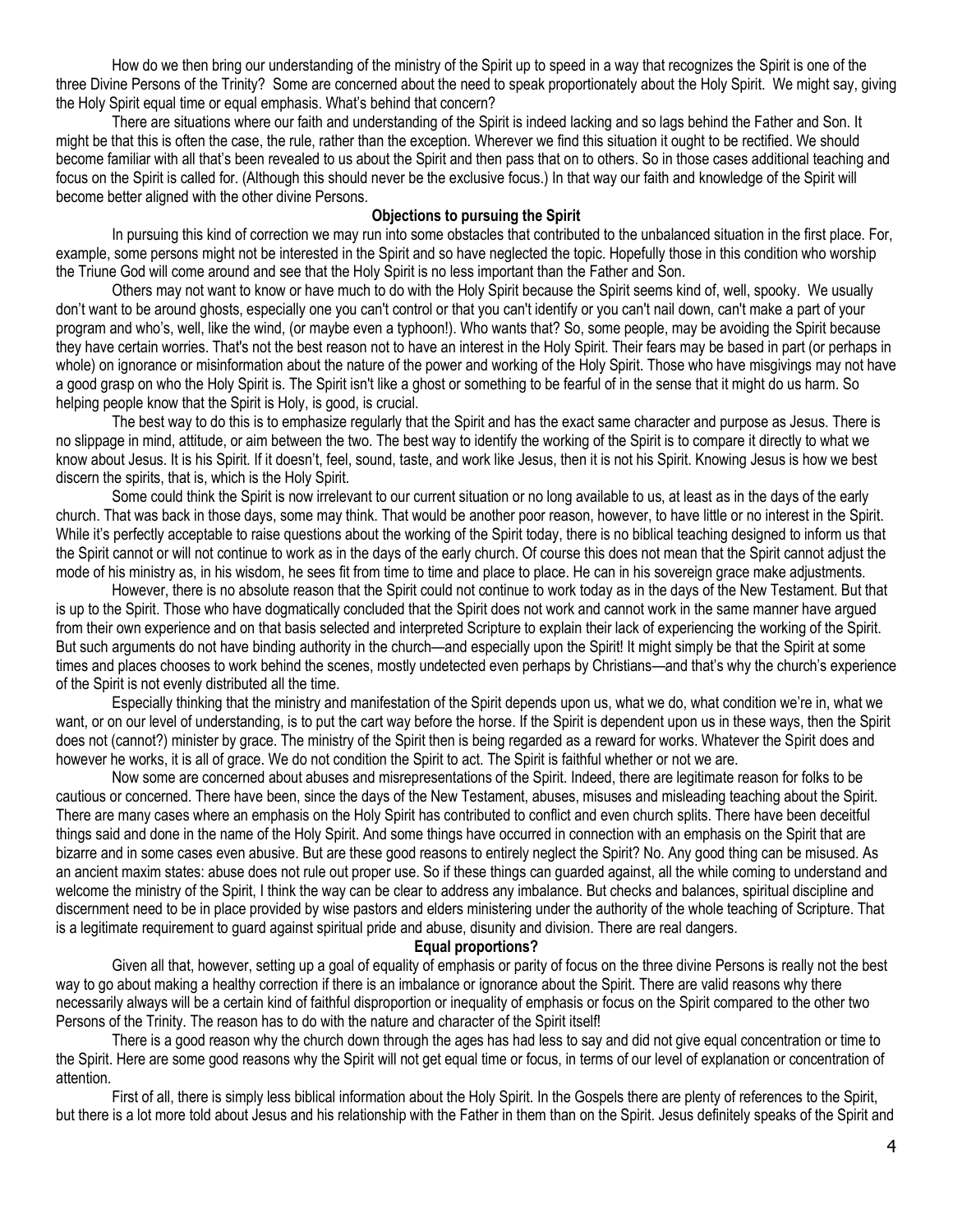not just as side comments. The Spirit is an essential element to his message and life and is not less important. But he talks and tells much more in detail about the Father and his relationship with him.

Now, the same goes for Paul and the epistles. There is plenty of important teaching about the Spirit with more detail than we even have in the Gospels about our living in relationship with the Spirit. But we find there as well significantly more discussion and detail given on the Person and Work of the Son and his connection to the Father. The disproportionate detailed treatment does not signal an inequality of importance since it is clear that faith in the Holy Spirit and his ministry is not only important, but vitally connected to the ministry of Jesus.

Turning to the Old Testament, we find significant teaching and reference to the Spirit. Just consider the landmark prophesies about the Spirit in **Joel (2:28)** and **Ezekiel (11:19; 26:36)**. But throughout the OT there is far more consideration given simply to God the creator, covenant maker and deliverer of Israel. But again this disproportion does not indicate that the Spirit is less important. Not at all. Rather we simply are given less detailed information about this very important subject.

So for example there is no description of the nature of the Spirit's relationship to the Father. The biblical authors don't directly tell us it. We find them named together. We are given a few words that indicate the basics of the relationship: the Spirit is said to "proceed" from the Father and is "sent" from the Father in the Son's name. We find their actions described in a way that indicates they are coordinated with each other. When Jesus acts he does so in or by the Spirit. Even his sacrifice on the Cross involves offering himself up in the Spirit [\(Heb. 9:14\)](https://biblia.com/bible/niv/Heb.%209.14).. But we have nothing comparable to a detailed description of the Spirit's interaction with the Father like we find, for instance, in Jesus' prayer, in **John 17.** Here we have an amazing window in the nature and character of Jesus' relationship with the Father. But we don't have any equal to that regarding the Spirit.

Given the whole of biblical revelation, we do not have near as much written about the Spirit as we do about God the Father and the Son. The information given us is unequal, disproportional. Now that is no excuse not to pay very careful attention to what insight we are given about the Spirit. And that, indeed, may be a problem that needs rectifying. In fact, perhaps we should give even more care to what has been made available to us. But if our speech and understanding is going to remain dependent upon biblical revelation, then we shouldn't be surprised that our considerations will follow the same unequal pattern. So having less to say does not necessarily demonstrate neglect or fear or disinterest in the Spirit.

#### **Misguided attempts at correction**

The Scripture revelation is disproportional in that way. Now, of course, we could artificially try to give the Spirit "equal time" by extending what we say through the fabrication of long logical chains of argumentation leading to various inferred conclusions. But such speculations about the Spirit, even if they start with a bit of Scripture, can offer nothing secure since simple logical inferences even from some true starting point are never necessarily true.

In fact, that's where a lot of heresy and bad teaching about the Spirit comes from. Some preachers and teachers have taken a few biblical verses and then attempted to make strings of logical arguments from them, oftentimes not paying attention to other biblical teaching regarding the Spirit. But the conclusions reached are speculative. And in reaching them a lot had to be added in, such as making someone's experience (and their understanding of it!) normative for all Christians, in order to establish a purportedly doctrinal statement. But all that additional information and the logical chains developed from them do not amount to reliable Christian doctrine.

So giving the Spirit more attention by generating more information than we actually have been given is not a recommended or reliable procedure. But sometimes a desire to re-balance things and give greater emphasis to the Spirit has resulted in such practices. We should not follow suit.

### **Why is less revealed about the Spirit?**

Is there some reason why there is unequal information about the Holy Spirit in Scripture? It seems to me the disproportion ought to be expected because of what we do find out about the Spirit. Given the very nature of the Spirit and the nature of his work, it makes sense that there is less to say concretely and authoritatively about the Spirit than the Father or the Son.

First, the Spirit is not incarnate. We don't have an embodied revelation of the Holy Spirit. The Spirit remains undetectable itself, but is identified indirectly by the effects of his working (like the wind). The Holy Spirit doesn't show up on the incarnate stage of history like Jesus does. The Son is the only triune Person who becomes incarnate. So there's no incarnate description of the Spirit available to us.

And that's the main reason why we have a lot more to say about the Son. The purpose of his coming in human form was to be the self-revelation of God. He is the Word of God to us. The Spirit doesn't have his own incarnation. The Spirit, as a matter of fact, doesn't have his own independent word. Jesus is the Logos, the intelligibility, the communication, the living interpretation of God to us. In fact, without the incarnate life and teaching of Jesus we would know far less about the Spirit, for the Son reveals not only himself, but the Father and the Spirit to us. The Incarnate Son takes us to the Father and sends us the Spirit. So we approach the Spirit through the mediation of the Son.

Even when the Spirit is present and active within creation, he doesn't establish his own revelation and doesn't convey his own selfexplanation. The Spirit remains the Spirit. That is, remains unincarnate while present to and within creation.

The Spirit's remaining unincarnate actually serves a positive purpose. It prevents us from reducing God simply to a creature or thinking that we can understand God entirely in terms of creaturely realities. It preserves the transcendence, the spirituality of God. God is not a creature and so we cannot explain God as if God were a creature subject to its ways and limitations. We cannot simply read back onto God the creaturely nature of Jesus.

Now, some people mistakenly think that when the Son of God took on human form, the Father (or God) turned into a man, a creature. Two mistakes here. First, it was the Son of God who became incarnate, not the Father (nor the Spirit).